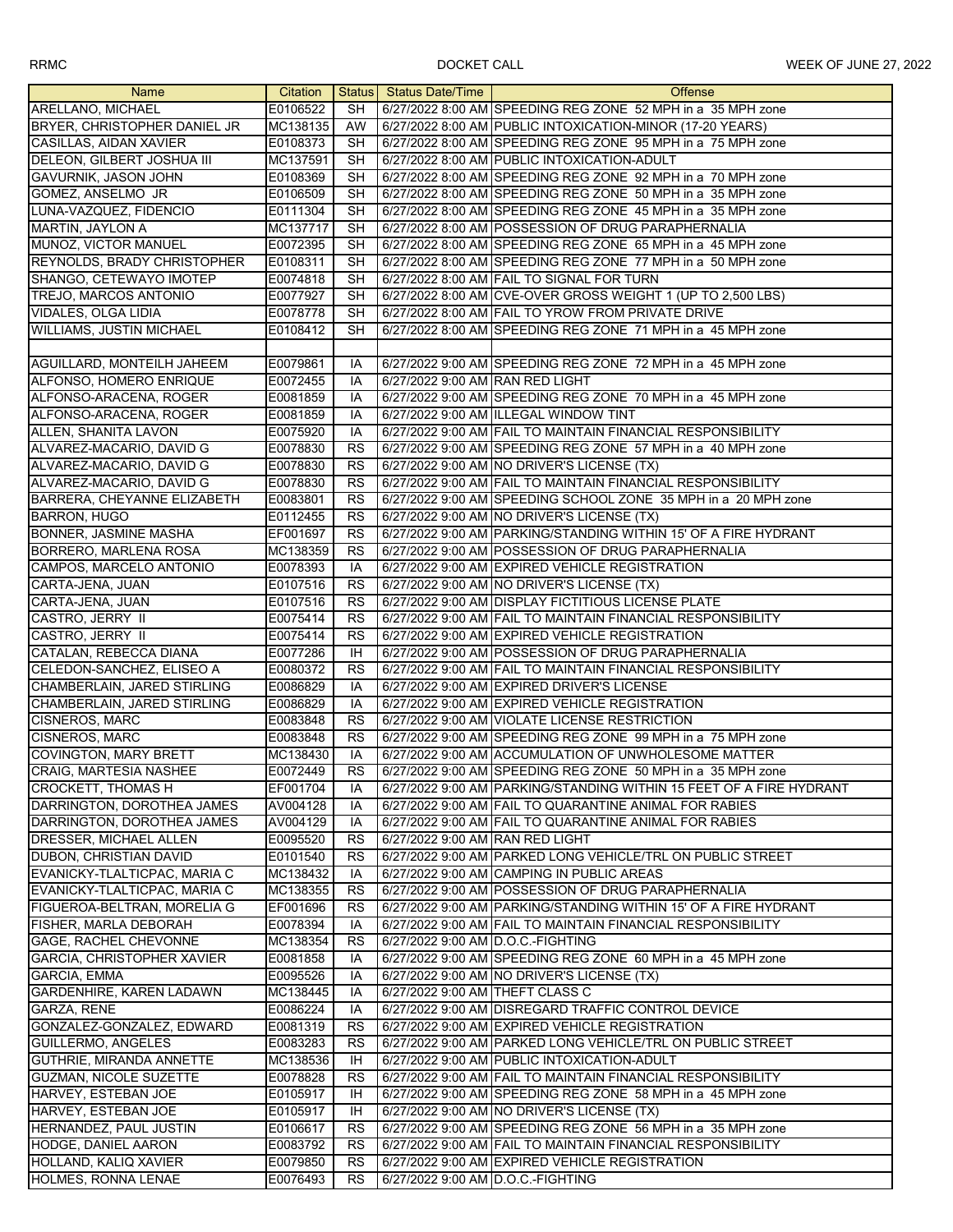| <b>Name</b>                      | Citation |                 | Status Status Date/Time         | Offense                                                             |
|----------------------------------|----------|-----------------|---------------------------------|---------------------------------------------------------------------|
| HUSSEIN, MUHANGAL ABDULLAHI      | E0072447 | <b>RS</b>       |                                 | 6/27/2022 9:00 AM FAIL TO MAINTAIN FINANCIAL RESPONSIBILITY         |
| JONES, CHRISTOPHER RAY           | E0075409 | <b>RS</b>       |                                 | 6/27/2022 9:00 AM PARKED IN DISABLED SPACE                          |
| JOSEPH, JOSIAH MATISSE           | E0081328 | IA              |                                 | 6/27/2022 9:00 AM FAIL TO MAINTAIN FINANCIAL RESPONSIBILITY         |
| KIEWLICH, BRIANNA ERIN           | E0115078 | <b>RS</b>       |                                 | 6/27/2022 9:00 AM SPEEDING REG ZONE 85 MPH in a 55 MPH zone         |
| KIEWLICH, BRIANNA ERIN           | E0115078 | <b>RS</b>       |                                 | 6/27/2022 9:00 AM FOLLOWING TOO CLOSELY                             |
| KINNEY, GREGORY                  | E0079858 | IA              |                                 | 6/27/2022 9:00 AM FAIL TO REPORT ACCIDENT/LEFT SCENE                |
| <b>KINNEY, GREGORY</b>           | E0079858 | IA              | 6/27/2022 9:00 AM RAN RED LIGHT |                                                                     |
| LEONARD, DEVEN TREVAUGHN         |          | <b>IH</b>       |                                 | 6/27/2022 9:00 AM PUBLIC INTOXICATION-ADULT                         |
|                                  | MC138517 |                 |                                 |                                                                     |
| LOMBRANA, LUPE MUNOZ             | E0075411 | <b>RS</b>       |                                 | 6/27/2022 9:00 AM PARKED IN DISABLED SPACE                          |
| MARRUFO, JORDAN                  | MC138544 | ΙH              |                                 | 6/27/2022 9:00 AM PUBLIC INTOXICATION-ADULT                         |
| MARTIN, PATRICE DANYEL           | E0075914 | <b>RS</b>       |                                 | 6/27/2022 9:00 AM FAIL TO MAINTAIN FINANCIAL RESPONSIBILITY         |
| MARTINEZ, JONATHAN ALONZO        | E0062946 | IA              |                                 | 6/27/2022 9:00 AM FAIL TO MAINTAIN FINANCIAL RESPONSIBILITY         |
| MARTINEZ, MARCUS RAY             | E0076888 | RS              |                                 | 6/27/2022 9:00 AM EXPIRED VEHICLE REGISTRATION                      |
| MARTINEZ-ALEJOS, NADIA           | E0114767 | IA              |                                 | 6/27/2022 9:00 AM NO DRIVER'S LICENSE (TX)                          |
| MARTINEZ-ALEJOS, NADIA           | E0114767 | IA              |                                 | 6/27/2022 9:00 AM EXPIRED VEHICLE REGISTRATION                      |
| MARTINEZ-ALEJOS, NADIA           | E0114767 | IA              |                                 | 6/27/2022 9:00 AM FAIL TO MAINTAIN FINANCIAL RESPONSIBILITY         |
| MCCABE, JACOB RAMIRO             | E0101545 | IA              |                                 | 6/27/2022 9:00 AM PARKING/STOPPING/STANDING ON A SIDEWALK           |
| MCCONNELL, JEFFREY LEE           | AV004255 | IA              |                                 | 6/27/2022 9:00 AM IMPROPER CARE OF ANIMAL-LEFT INSIDE VEHICLE       |
| MENDOZA, GAVINO SALGADO          | MC138443 | IA              |                                 | 6/27/2022 9:00 AM POSSESSION OF DRUG PARAPHERNALIA                  |
| MIRANDA, JORGE JOEL JR           | E0083802 | <b>RS</b>       |                                 | 6/27/2022 9:00 AM FAIL TO MAINTAIN FINANCIAL RESPONSIBILITY         |
| MORALES, JOSE C                  | E0075921 | IA              |                                 | 6/27/2022 9:00 AM NO DRIVER'S LICENSE (TX)                          |
| MORALES, JOSE C                  | E0075921 | IA              |                                 | 6/27/2022 9:00 AM FAIL TO MAINTAIN FINANCIAL RESPONSIBILITY         |
| MUNOZ, MICAH JALEN               | E0107522 | IA              |                                 | 6/27/2022 9:00 AM FAIL TO CHANGE ADDRESS/NAME ON DL                 |
| NAVARRETE-PERDOMO, BREDIN E      | E0081330 | IA              |                                 | 6/27/2022 9:00 AM OPERATE MOTOR VEHICLE WIUNAUTHORIZEDTEMPORARY TAG |
| NDIAYE, MALIK KADER              | E0112478 | <b>RS</b>       |                                 | 6/27/2022 9:00 AM SPEEDING REG ZONE 84 MPH in a 75 MPH zone         |
|                                  |          |                 |                                 |                                                                     |
| NEWMAN, SHELBY ANN               | E0114672 | <b>RS</b>       |                                 | 6/27/2022 9:00 AM SPEEDING REG ZONE 48 MPH in a 35 MPH zone         |
| OLIVO-AMAYA, JUAN M              | E0112461 | <b>RS</b>       |                                 | 6/27/2022 9:00 AM SPEEDING REG ZONE 78 MPH in a 55 MPH zone         |
| PEREZ, MARIA                     | E0076494 | $\overline{RS}$ |                                 | 6/27/2022 9:00 AM NO DRIVER'S LICENSE (TX)                          |
| PEREZ, MARIA                     | E0076494 | <b>RS</b>       | 6/27/2022 9:00 AM RAN STOP SIGN |                                                                     |
| POUCH, ALEX CHARLES              | AV004216 | IA              |                                 | 6/27/2022 9:00 AM NO RABIES VACCINATION                             |
| POUCH, ALEX CHARLES              | AV004216 | IA              |                                 | 6/27/2022 9:00 AM FAILURE TO KEEP MICROCHIP INFORMATION UPDATED     |
| POUCH, ALEX CHARLES              | AV004215 | IA              |                                 | 6/27/2022 9:00 AM ANIMAL AT LARGE (DOG)                             |
| POUCH, ALEX CHARLES              | AV004215 | IA              |                                 | 6/27/2022 9:00 AM IMPROPER CAGING OF ANIMALS                        |
| PUENTES, MELINA                  | E0107524 | IA              |                                 | 6/27/2022 9:00 AM DEFECTIVE HEAD LAMPS                              |
| <b>RASHIDI, KARIM K</b>          | E0074872 | IA              | 6/27/2022 9:00 AM RAN RED LIGHT |                                                                     |
| REMIGIO, MARCO ANTONIO           | E0115097 | <b>RS</b>       |                                 | 6/27/2022 9:00 AM DEFECTIVE MUFFLER                                 |
| <b>REVELES, MELISSA KATIE</b>    | E0083797 | <b>RS</b>       |                                 | 6/27/2022 9:00 AM SPEEDING REG ZONE 63 MPH in a 50 MPH zone         |
| <b>REVELES, MELISSA KATIE</b>    | E0083797 | <b>RS</b>       |                                 | 6/27/2022 9:00 AM FAIL TO MAINTAIN FINANCIAL RESPONSIBILITY         |
| REYNA, ADEN ELIJAH               | MC138055 | IH              |                                 | 6/27/2022 9:00 AM POSSESSION OF DRUG PARAPHERNALIA                  |
| <b>ROBERTS, RODERICK L</b>       | E0077410 | IA              |                                 | 6/27/2022 9:00 AM NO CHILD SAFETY SEAT- under 8/4'9"                |
| <b>ROBERTS, RODERICK L</b>       | MC138442 | IA              |                                 | 6/27/2022 9:00 AM POSSESSION OF DRUG PARAPHERNALIA                  |
| ROBINSON, ANDREW GLEESON         | MC138441 | IA              | 6/27/2022 9:00 AM THEFT CLASS C |                                                                     |
| RODRIGUEZ, ADRIAN                | E0082260 | IH              |                                 | 6/27/2022 9:00 AM NO SEAT BELT (ADULT DRIVER)                       |
| RODRIGUEZ, ADRIAN                | E0082260 | IH              |                                 | 6/27/2022 9:00 AM NO DRIVER'S LICENSE (TX)                          |
| RODRIGUEZ, ADRIAN                | E0083228 | ΙH              |                                 | 6/27/2022 9:00 AM NO DRIVER'S LICENSE (TX)                          |
| RODRIGUEZ-ESCOBEDO, RAUL A       | E0083808 | <b>RS</b>       |                                 | 6/27/2022 9:00 AM SPEEDING SCHOOL ZONE 35 MPH in a 20 MPH zone      |
| RUIZ, CYNTHIA LEE                | E0103550 | <b>RS</b>       |                                 | 6/27/2022 9:00 AM DEFECTIVE HEAD LAMPS                              |
| SABILLON-RIVERA, JOSSELYN S      | EF001700 | <b>RS</b>       |                                 | 6/27/2022 9:00 AM PARKED IN FIRE LANE                               |
| SANCHEZ, RIGOBERTO               | E0082828 | IA              |                                 | 6/27/2022 9:00 AM FAIL TO CONTROL SPEED WITH ACCIDENT               |
| SANCHEZ, RIGOBERTO               | E0082828 | IA              |                                 | 6/27/2022 9:00 AM NO DRIVER'S LICENSE (TX)                          |
| <b>SEATON, MICHAEL RAY</b>       | E0101552 | IA              |                                 | 6/27/2022 9:00 AM DRIVING WHILE LICENSE INVALID                     |
| <b>SEBATWARE, DELPHINE</b>       | E0086229 | IA              |                                 | 6/27/2022 9:00 AM SPEEDING REG ZONE 80 MPH in a 70 MPH zone         |
| SHEIKH, AFTAB UDDIN AHMED        | E0086828 | IA              |                                 | 6/27/2022 9:00 AM SPEEDING REG ZONE 63 MPH in a 45 MPH zone         |
| SIMON, SAMANTHA                  | E0112500 | RS              |                                 | 6/27/2022 9:00 AM SPEEDING REG ZONE 64 MPH in a 40 MPH zone         |
|                                  |          |                 |                                 |                                                                     |
| <b>TAPLIN, BRALON</b>            | E0080742 | RS              | 6/27/2022 9:00 AM RAN RED LIGHT |                                                                     |
| TRAN, LINH NGUYEN HOANG          | E0101548 | IA              |                                 | 6/27/2022 9:00 AM EXPIRED VEHICLE REGISTRATION                      |
| <b>URRESTA, EDISON</b>           | E0080370 | RS              |                                 | 6/27/2022 9:00 AM SPEEDING REG ZONE 69 MPH in a 45 MPH zone         |
| <b>VASAMSETTI, VINAY CHANDRA</b> | E0097084 | <b>RS</b>       |                                 | 6/27/2022 9:00 AM OPEN ALCOHOL CONTAINER IN MV - DRIVER             |
| <b>VENCES, ALEJANDRO SALGADO</b> | E0104010 | IA              |                                 | 6/27/2022 9:00 AM FAIL TO MAINTAIN FINANCIAL RESPONSIBILITY         |
| VENCES, ALEJANDRO SALGADO        | E0104010 | IA              |                                 | 6/27/2022 9:00 AM SPEEDING REG ZONE 49 MPH in a 35 MPH zone         |
| VENCES, ALEJANDRO SALGADO        | E0104010 | IA              |                                 | 6/27/2022 9:00 AM EXPIRED VEHICLE REGISTRATION                      |
| <b>VERA, RONALD RAUL</b>         | E0103549 | <b>RS</b>       |                                 | 6/27/2022 9:00 AM FAIL TO CHANGE ADDRESS/NAME ON DL                 |
| VERNER, ANA ELIZABETH            | E0115086 | <b>RS</b>       |                                 | 6/27/2022 9:00 AM SPEEDING REG ZONE 52 MPH in a 40 MPH zone         |
| WALLACE, ETHAN CLARK             | E0104014 | IA              |                                 | 6/27/2022 9:00 AM EXPIRED VEHICLE REGISTRATION                      |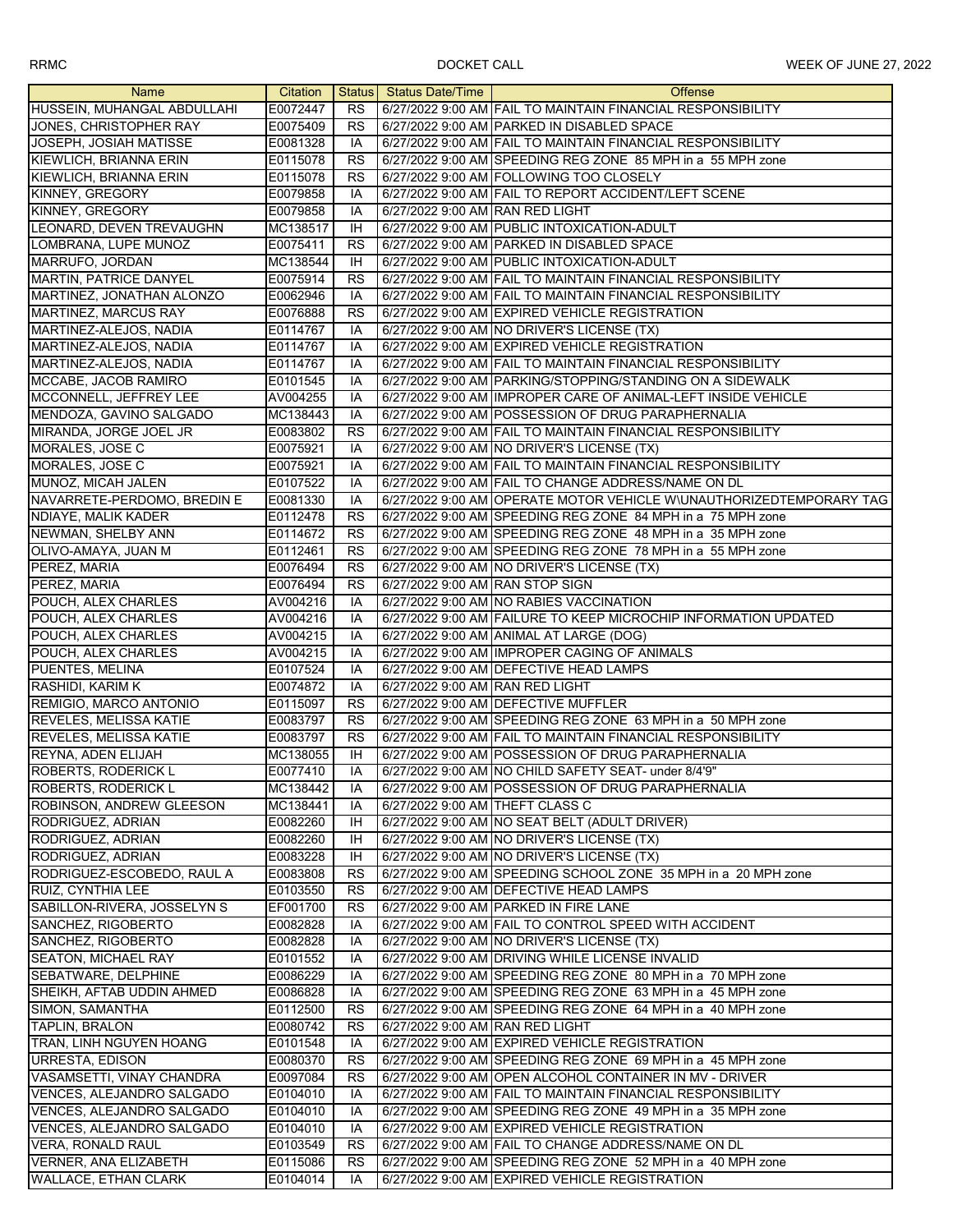| <b>Name</b>                     | Citation |           | Status Status Date/Time         | <b>Offense</b>                                                              |
|---------------------------------|----------|-----------|---------------------------------|-----------------------------------------------------------------------------|
| <b>WALLACE, ETHAN CLARK</b>     | E0104014 | IA        |                                 | 6/27/2022 9:00 AM FAIL TO MAINTAIN FINANCIAL RESPONSIBILITY                 |
| <b>WALLACE, ETHAN CLARK</b>     | E0104014 | IA        |                                 | 6/27/2022 9:00 AM SPEEDING REG ZONE 40 MPH in a 25 MPH zone                 |
| WARD, KANEITRA JANAE            | E0103555 | IA        |                                 | 6/27/2022 9:00 AM FAIL TO MAINTAIN FINANCIAL RESPONSIBILITY                 |
| WARD, KANEITRA JANAE            | E0103555 | IA        |                                 | 6/27/2022 9:00 AM SPEEDING REG ZONE 64 MPH in a 45 MPH zone                 |
| WARD, LAWRENCE JAMES            | E0088277 | IA        |                                 | 6/27/2022 9:00 AM PARKED IN DISABLED SPACE                                  |
| WARD, RONALD EDWARD             | MC138469 | IA        |                                 | 6/27/2022 9:00 AM POSSESSION OF DRUG PARAPHERNALIA                          |
| WARD, RONALD EDWARD             |          |           |                                 | 6/27/2022 9:00 AM POSSESSION OF DRUG PARAPHERNALIA                          |
|                                 | MC138478 | IA        |                                 |                                                                             |
| <b>WEARING, ASHLEY CAMILLE</b>  | E0086832 | IA        |                                 | 6/27/2022 9:00 AM SPEEDING REG ZONE 75 MPH in a 55 MPH zone                 |
| WHITESEL, CHANDLER SCOTT        | MC138356 | <b>RS</b> |                                 | 6/27/2022 9:00 AM POSSESSION OF DRUG PARAPHERNALIA                          |
| WHITESEL, CHANDLER SCOTT        | E0097087 | <b>RS</b> |                                 | 6/27/2022 9:00 AM FAIL TO MAINTAIN FINANCIAL RESPONSIBILITY                 |
| WOODARD, AMANDA LYNN            | E0079321 | IA        | 6/27/2022 9:00 AM RAN RED LIGHT |                                                                             |
| ZAMORA, DAVID                   | E0074292 | <b>RS</b> |                                 | 6/27/2022 9:00 AM NO DRIVER'S LICENSE (TX)                                  |
| ZAMORA, DAVID                   | E0074348 | RS        |                                 | 6/27/2022 9:00 AM NO DRIVER'S LICENSE (TX)                                  |
| ZAMORA, DAVID                   | E0074348 | <b>RS</b> |                                 | 6/27/2022 9:00 AM FAIL TO STOP AT DESIGNATED POINT(STPSGN)                  |
| ZAMORA, GILBERT MEDINA JR       | E0081857 | IA        |                                 | 6/27/2022 9:00 AM SPEEDING REG ZONE 60 MPH in a 45 MPH zone                 |
| ZAPATERO-JUAREZ, OSCAR          | E0107525 | IA        |                                 | 6/27/2022 9:00 AM NO DRIVER'S LICENSE (TX)                                  |
| ZAPATERO-JUAREZ, OSCAR          | E0107525 | IA        |                                 | 6/27/2022 9:00 AM FAIL TO MAINTAIN FINANCIAL RESPONSIBILITY                 |
| ZARATA, JASMINE NICOLE          | E0083833 | <b>RS</b> |                                 | 6/27/2022 9:00 AM SPEEDING REG ZONE 61 MPH in a 45 MPH zone                 |
| ZUNIGA, DECARLOS ENRIQUE        | E0088267 | <b>RS</b> |                                 | 6/27/2022 9:00 AM EXPIRED VEHICLE REGISTRATION                              |
|                                 |          |           |                                 |                                                                             |
| ACOSTA, JASMINE VALERIA         | E0114652 | PT        |                                 | 6/27/2022 1:00 PM SPEEDING REG ZONE 49 MPH in a 35 MPH zone                 |
| ACOSTA, JASMINE VALERIA         | E0114652 | <b>PT</b> |                                 | 6/27/2022 1:00 PM EXPIRED VEHICLE REGISTRATION                              |
| ANDERSON, SHAWANNA S            | E0079823 | <b>PT</b> |                                 | 6/27/2022 1:00 PM FAIL TO MAINTAIN FINANCIAL RESPONSIBILITY                 |
| ANDERSON, SHAWANNA S            | E0075901 | PT.       | 6/27/2022 1:00 PM RAN STOP SIGN |                                                                             |
| <b>AVILES, DANIEL</b>           | MC138400 | PT        |                                 | 6/27/2022 1:00 PM FAIL TO IDENTIFY                                          |
|                                 |          |           |                                 | 6/27/2022 1:00 PM PUBLIC INTOXICATION-ADULT                                 |
| <b>BAKER, NIKI CHRISTINE</b>    | MC138399 | PT<br>PT  |                                 |                                                                             |
| BRADLEY, RUSSELL TODD           | E0057478 |           |                                 | 6/27/2022 1:00 PM FAIL TO CONTROL SPEED WITH ACCIDENT                       |
| <b>BRADLEY, RUSSELL TODD</b>    | E0057478 | PT        |                                 | 6/27/2022 1:00 PM FAIL TO MAINTAIN FINANCIAL RESPONSIBILITY                 |
| DILL, MADISON C                 | E0114650 | PT        |                                 | 6/27/2022 1:00 PM SPEEDING REG ZONE 75 MPH in a 55 MPH zone                 |
| KASSEM, MOSTAFA MOHAMED         | E0115114 | PT        |                                 | 6/27/2022 1:00 PM SPEEDING REG ZONE 62 MPH in a 50 MPH zone                 |
| LARMAL, ABDUL JANAN             | E0106615 | PT        |                                 | 6/27/2022 1:00 PM SPEEDING OVER 15MPH (CDL ONLY) 52 MPH in a 35 MPH zone    |
| LOPEZ, RUBEN JR                 | E0105931 | PT        |                                 | 6/27/2022 1:00 PM NO DRIVER'S LICENSE (TX)                                  |
| LOPEZ, RUBEN JR                 | E0105931 | PT        |                                 | 6/27/2022 1:00 PM FAIL TO MAINTAIN FINANCIAL RESPONSIBILITY                 |
| <b>MCMARION, TYRIEK KESHAUN</b> | E0080365 | PT        |                                 | 6/27/2022 1:00 PM SPEEDING REG ZONE 100 MPH in a 35 MPH zone                |
| NUNZIATA, NICHOLAS MICHAEL      | E0076492 | PT        |                                 | 6/27/2022 1:00 PM SPEEDING REG ZONE (LESS THAN 10%) 55 MPH in a 50 MPH zone |
| OYLER, KEVIN JEFFREY            | MC138434 | PT        |                                 | 6/27/2022 1:00 PM PUBLIC INTOXICATION-ADULT                                 |
| PAZO-ROJO, ABIEZER              | E0115130 | PT        |                                 | 6/27/2022 1:00 PM SPEEDING REG ZONE 60 MPH in a 45 MPH zone                 |
| PILOTO, YOEL ALONSO             | E0081304 | PT        |                                 | 6/27/2022 1:00 PM PARKED IN PROHIBITED AREA                                 |
| <b>REHMAN, ATEEQ UR</b>         | E0114631 | <b>PT</b> |                                 | 6/27/2022 1:00 PM SPEEDING REG ZONE 75 MPH in a 55 MPH zone                 |
| REPHAN, MATTHEW JOHN            | MC138075 | PT.       |                                 | 6/27/2022 1:00 PM PUBLIC INTOXICATION-ADULT                                 |
| <b>REYES, MIGUEL ANGEL</b>      | MC138420 | РT        |                                 | 6/27/2022 1:00 PM PUBLIC INTOXICATION-ADULT                                 |
| RODRIGUEZ, JUAN JAVIER          | E0092238 | PT        |                                 | 6/27/2022 1:00 PM SPEEDING REG ZONE 58 MPH in a 45 MPH zone                 |
| <b>THOMSON, NECOLE</b>          | E0080282 | PT        |                                 | 6/27/2022 1:00 PM NO DRIVER'S LICENSE (TX)                                  |
| YOCHAM, TY BRADLEY              | E0110694 | PT        |                                 | 6/27/2022 1:00 PM SPEEDING REG ZONE 80 MPH in a 65 MPH zone                 |
|                                 |          |           |                                 |                                                                             |
| <b>BIJOU, PHYLICIA L</b>        | E0098494 | JT        |                                 | 6/28/2022 1:00 PM SPEEDING REG ZONE 62 MPH in a 45 MPH zone                 |
|                                 |          |           |                                 |                                                                             |
| MOORE, JEREMY JERMAINE          | E0105861 | SH        |                                 | 6/30/2022 8:00 AM SPEEDING REG ZONE 51 MPH in a 35 MPH zone                 |
| SEALS, KHADIJAH IMAN            | E0110824 | SH        | 6/30/2022 8:00 AM RAN RED LIGHT |                                                                             |
|                                 |          |           |                                 |                                                                             |
| ABBASZADEH, EVAN MICHAEL        | E0117637 | IA        |                                 | 6/30/2022 9:00 AM SPEEDING REG ZONE 93 MPH in a 75 MPH zone                 |
| ABID, TAHA                      | E0117632 | IA        |                                 | 6/30/2022 9:00 AM SPEEDING REG ZONE 64 MPH in a 45 MPH zone                 |
| ADAMS, ALYSSA LEIGHAN           | E0118018 | IA        |                                 | 6/30/2022 9:00 AM SPEEDING REG ZONE 47 MPH in a 30 MPH zone                 |
| AGHOGHOVBIA, TEMISAN J          | E0117614 | IA        |                                 | 6/30/2022 9:00 AM SPEEDING REG ZONE 50 MPH in a 35 MPH zone                 |
| ALCERRECA, CHARLES JR           | E0083922 | IA        |                                 | 6/30/2022 9:00 AM FAIL TO MAINTAIN FINANCIAL RESPONSIBILITY                 |
| ALVARADO-ELGUEZABAL, GEORGINA   | E0115152 | IA        |                                 | 6/30/2022 9:00 AM SPEEDING REG ZONE 59 MPH in a 45 MPH zone                 |
| ANDERSON, CHARLIE NANCE         | E0115132 | IA        |                                 | 6/30/2022 9:00 AM SPEEDING REG ZONE 50 MPH in a 35 MPH zone                 |
|                                 |          |           |                                 |                                                                             |
| <b>ARCE, HORTENCIA</b>          | E0117619 | IA        |                                 | 6/30/2022 9:00 AM EXPIRED VEHICLE REGISTRATION                              |
| ARCE, HORTENCIA                 | E0117619 | IA        |                                 | 6/30/2022 9:00 AM FAIL TO MAINTAIN FINANCIAL RESPONSIBILITY                 |
| ARIAS-JUAN, JOSE                | E0118038 | IA        |                                 | 6/30/2022 9:00 AM EXPIRED VEHICLE REGISTRATION                              |
| ARTICA-SAENZ, WILSON OMAR       | E0077411 | IA        |                                 | 6/30/2022 9:00 AM NO DRIVER'S LICENSE (TX)                                  |
| ATHERHOLT, BRITNEE              | E0083927 | IA        |                                 | 6/30/2022 9:00 AM SPEEDING REG ZONE 60 MPH in a 45 MPH zone                 |
| AVILES, MANDI ANGEL LYN         | E0117639 | IA        |                                 | 6/30/2022 9:00 AM SPEEDING REG ZONE 51 MPH in a 35 MPH zone                 |
| AYALA, ANEAS DYRELL ASHLEY      | E0115153 | IA        |                                 | 6/30/2022 9:00 AM FAIL TO MAINTAIN FINANCIAL RESPONSIBILITY                 |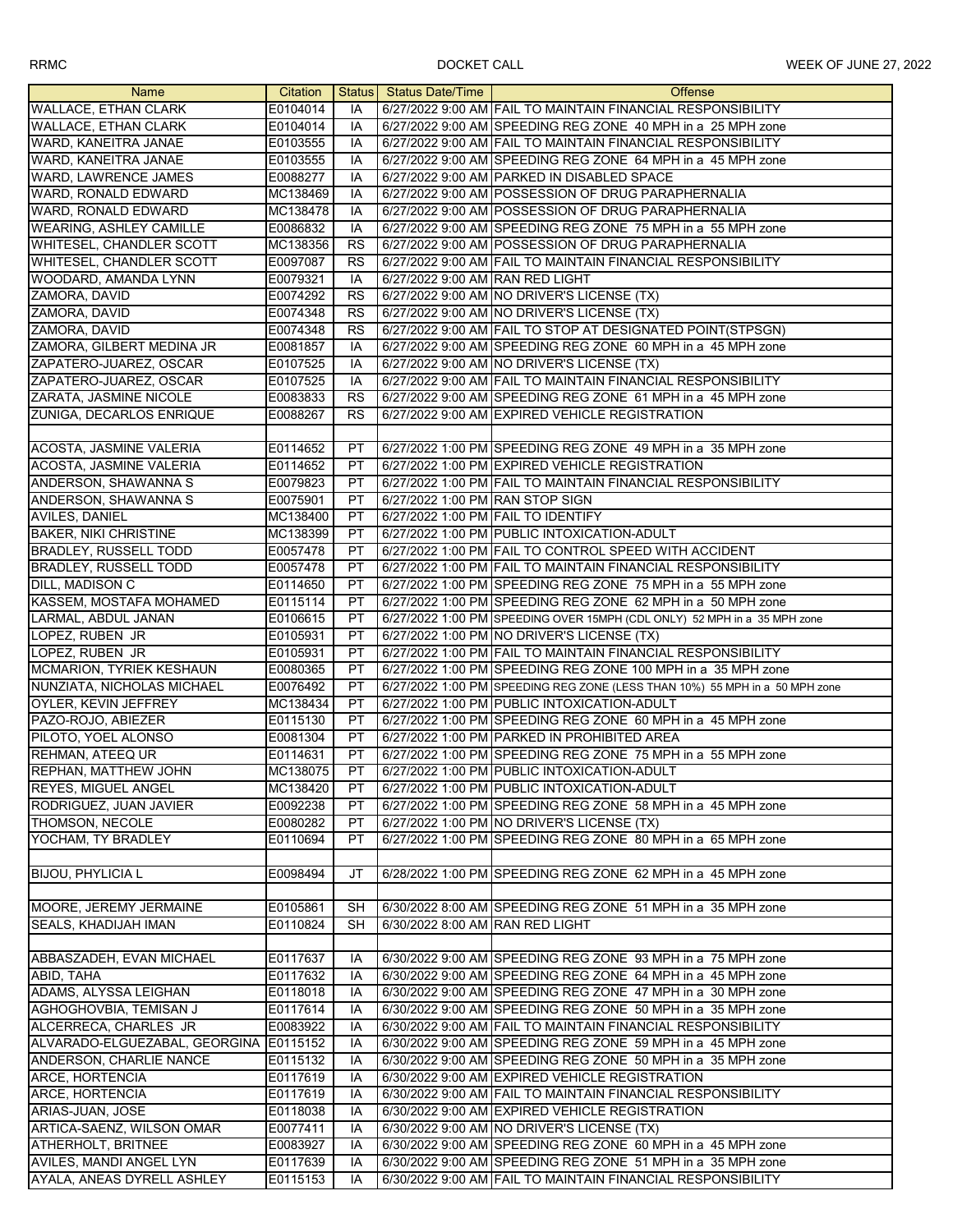| Name                          | Citation |    | Status Status Date/Time         | <b>Offense</b>                                                  |
|-------------------------------|----------|----|---------------------------------|-----------------------------------------------------------------|
| <b>BAKER, HANNAH MARIE</b>    | E0079864 | IA |                                 | 6/30/2022 9:00 AM FAIL TO MAINTAIN FINANCIAL RESPONSIBILITY     |
| <b>BENNETT, ILIANA YASMIN</b> | E0115136 | IA |                                 | 6/30/2022 9:00 AM FAIL TO MAINTAIN FINANCIAL RESPONSIBILITY     |
| BEUNES-CANETE, JOSE ENRIQUE   | E0115140 | IA |                                 | 6/30/2022 9:00 AM SPEEDING REG ZONE 51 MPH in a 40 MPH zone     |
| BEUNES-CANETE, JOSE ENRIQUE   | E0115140 | IA |                                 | 6/30/2022 9:00 AM UNSAFE LANE CHANGE                            |
| <b>BOLIKONDA, KOVIDH</b>      | E0114792 | IA |                                 | 6/30/2022 9:00 AM SPEEDING REG ZONE 85 MPH in a 55 MPH zone     |
| <b>BRACKNEY, ADAM KYLE</b>    | E0083929 | IA |                                 | 6/30/2022 9:00 AM EXPIRED VEHICLE REGISTRATION                  |
| <b>BRAGG, ETHAN KAI</b>       | E0115155 | IA |                                 | 6/30/2022 9:00 AM SPEEDING REG ZONE 58 MPH in a 45 MPH zone     |
| <b>BRYANT, MARCEL DARRIUS</b> | E0083939 | IA | 6/30/2022 9:00 AM RAN STOP SIGN |                                                                 |
| BUETTNER, LAUREN ELIZABETH    | E0118011 | IA |                                 | 6/30/2022 9:00 AM SPEEDING REG ZONE 57 MPH in a 45 MPH zone     |
| <b>BUNTON, DERRICK ALONZO</b> | E0079860 | IA |                                 | 6/30/2022 9:00 AM DRIVING WHILE LICENSE INVALID                 |
| <b>BUNTON, DERRICK ALONZO</b> | E0079860 | IA |                                 | 6/30/2022 9:00 AM EXPIRED VEHICLE REGISTRATION                  |
| BUNTON, DERRICK ALONZO        | E0079860 | IA |                                 | 6/30/2022 9:00 AM FAIL TO MAINTAIN FINANCIAL RESPONSIBILITY     |
| CARRANZA-HERNANDEZ, JOSE M    | E0062947 | IA |                                 | 6/30/2022 9:00 AM FAIL TO MAINTAIN FINANCIAL RESPONSIBILITY     |
| <b>CASEY, THERESA LYNN</b>    | E0118046 | IA | 6/30/2022 9:00 AM RAN RED LIGHT |                                                                 |
| CERROS-MURILLO, OSCAR OMAR    | E0075915 | IA |                                 | 6/30/2022 9:00 AM EXPIRED VEHICLE REGISTRATION                  |
| CHANDLER, BRADLEY DAVID       | E0115131 | IA |                                 | 6/30/2022 9:00 AM IMPROPERLY SECURED TAILGATE/LOAD              |
| <b>CISNEROS, DESIREE ANN</b>  | E0117627 | IA |                                 | 6/30/2022 9:00 AM SPEEDING REG ZONE 60 MPH in a 45 MPH zone     |
| <b>CISNEROS, DESIREE ANN</b>  | E0117627 | IA |                                 | 6/30/2022 9:00 AM NO DRIVER'S LICENSE (TX)                      |
| <b>CLOUGH, ROSHARA WINNE</b>  |          |    |                                 |                                                                 |
|                               | E0118008 | IA |                                 | 6/30/2022 9:00 AM EXPIRED VEHICLE REGISTRATION                  |
| <b>COOK, TERRY ERNEST II</b>  | E0099338 | IA |                                 | 6/30/2022 9:00 AM CVE-OVER TANDEM AXLE WGHT 2(2,500-5,000LBS)   |
| <b>COOK, TERRY ERNEST II</b>  | E0099338 | IA |                                 | 6/30/2022 9:00 AM EXPIRED VEHICLE REGISTRATION                  |
| <b>COOK. TERRY ERNEST II</b>  | E0099338 | IA |                                 | 6/30/2022 9:00 AM CVE-BRAKES OUT OF SERVICE: 20 PERCENT OR MORE |
| COOMBS-HADLEY, BRITTNI H      | E0083930 | IA |                                 | 6/30/2022 9:00 AM SPEEDING REG ZONE 59 MPH in a 45 MPH zone     |
| CRIEL-GONZALEZ, GUSTAVO       | E0117645 | IA |                                 | 6/30/2022 9:00 AM NO DRIVER'S LICENSE (TX)                      |
| <b>CUMMINGS, SABRINA MAE</b>  | E0078397 | IA |                                 | 6/30/2022 9:00 AM SPEEDING REG ZONE 51 MPH in a 35 MPH zone     |
| DATTA, KARAN                  | E0117626 | IA |                                 | 6/30/2022 9:00 AM SPEEDING REG ZONE 61 MPH in a 45 MPH zone     |
| DECKARD, RONNY LEE            | E0115143 | IA |                                 | 6/30/2022 9:00 AM SPEEDING REG ZONE 52 MPH in a 35 MPH zone     |
| <b>DEMAS, MARCUS ELIJAH</b>   | E0083934 | IA |                                 | 6/30/2022 9:00 AM FAIL TO MAINTAIN FINANCIAL RESPONSIBILITY     |
| <b>DEMAS, MARCUS ELIJAH</b>   | E0083934 | IA |                                 | 6/30/2022 9:00 AM DISREGARD TURN MARKS AT INTERSECTION          |
| DIGGS, AMBER ARIELLE          | E0110996 | IA |                                 | 6/30/2022 9:00 AM SPEEDING REG ZONE 61 MPH in a 30 MPH zone     |
| DOMINGUEZ, ADRIAN BLAKE       | E0115134 | IA |                                 | 6/30/2022 9:00 AM DRIVING WHILE LICENSE INVALID                 |
| DUKES, SAMANTHA CATHERINE     | E0114769 | IA |                                 | 6/30/2022 9:00 AM SPEEDING REG ZONE 46 MPH in a 35 MPH zone     |
| DURANTE, AMADEO III           | E0117628 | IA |                                 | 6/30/2022 9:00 AM SPEEDING REG ZONE 58 MPH in a 45 MPH zone     |
| <b>EBERLE, KANDIS MAYES</b>   | E0114778 | IA |                                 | 6/30/2022 9:00 AM EXPIRED VEHICLE REGISTRATION                  |
| FORD, JAMES C                 | E0086831 | IA |                                 | 6/30/2022 9:00 AM EXPIRED VEHICLE REGISTRATION                  |
| FORTICH-ROJAS, CHRISTOPHER E  | E0111000 | IA |                                 | 6/30/2022 9:00 AM SPEEDING REG ZONE 68 MPH in a 45 MPH zone     |
| FREEMAN, GABRIEL MICHAEL      | E0118041 | IA |                                 | 6/30/2022 9:00 AM SPEEDING SCHOOL ZONE 37 MPH in a 20 MPH zone  |
| FUNEZ-MURILLO, CRISTIAN J     | E0118024 | IA |                                 | 6/30/2022 9:00 AM NO DRIVER'S LICENSE (TX)                      |
| FUNEZ-MURILLO, CRISTIAN J     | E0118024 | IA |                                 | 6/30/2022 9:00 AM SPEEDING REG ZONE 70 MPH in a 55 MPH zone     |
| FUNEZ-MURILLO, CRISTIAN J     | E0118024 | IA |                                 | 6/30/2022 9:00 AM EXPIRED VEHICLE REGISTRATION                  |
| GAMBLE, KARA LYNN             | E0110993 | IA |                                 | 6/30/2022 9:00 AM FAIL TO MAINTAIN FINANCIAL RESPONSIBILITY     |
| <b>GAMBLE, KARA LYNN</b>      | E0110993 | IA |                                 | 6/30/2022 9:00 AM EXPIRED VEHICLE REGISTRATION                  |
| GEARO, HAILEY                 | E0083943 | IA |                                 | 6/30/2022 9:00 AM SPEEDING REG ZONE 60 MPH in a 45 MPH zone     |
| GONZALES, JOE ANTHONY         | E0118043 | IA |                                 | 6/30/2022 9:00 AM SPEEDING REG ZONE 53 MPH in a 40 MPH zone     |
| <b>GONZALES, JOE ANTHONY</b>  | E0118043 | IA |                                 | 6/30/2022 9:00 AM NO DRIVER'S LICENSE (TX)                      |
| <b>GRAY-HALE, TEENA RENA</b>  | E0115135 | IA |                                 | 6/30/2022 9:00 AM SPEEDING REG ZONE 52 MPH in a 35 MPH zone     |
| <b>GREENE, AMALIA MAE</b>     | E0083942 | IA |                                 | 6/30/2022 9:00 AM SPEEDING REG ZONE 58 MPH in a 45 MPH zone     |
| <b>GREENE, AMALIA MAE</b>     | E0083942 | IA |                                 | 6/30/2022 9:00 AM VIOLATE LICENSE RESTRICTION                   |
| GUJJA, ADITYA                 | E0117630 | IA |                                 | 6/30/2022 9:00 AM SPEEDING REG ZONE 63 MPH in a 45 MPH zone     |
| HAIRE, AIDAN CHRISTOPHER      | E0117633 | IA |                                 | 6/30/2022 9:00 AM SPEEDING REG ZONE 90 MPH in a 75 MPH zone     |
| HANNERS, NICHOLAS TODD        | E0117622 | IA |                                 | 6/30/2022 9:00 AM EXPIRED VEHICLE REGISTRATION                  |
| <b>HASSAN, SYED GALIB</b>     | E0115139 | IA |                                 | 6/30/2022 9:00 AM SPEEDING REG ZONE 57 MPH in a 45 MPH zone     |
| HERNANDEZ, PAMELA ASTRID      | E0083288 | IA |                                 | 6/30/2022 9:00 AM EXPIRED VEHICLE REGISTRATION                  |
| HIGHT, RACHEL DAWN            | E0118009 | IA |                                 | 6/30/2022 9:00 AM SPEEDING REG ZONE 48 MPH in a 35 MPH zone     |
| HIRSCHFIELD, ERIC SCOTT       | E0114801 | IA |                                 | 6/30/2022 9:00 AM SPEEDING REG ZONE 74 MPH in a 55 MPH zone     |
| <b>IRIARTE, RAUL</b>          | EF001705 | IA |                                 | 6/30/2022 9:00 AM PARKED IN FIRE LANE                           |
| KETCHUM, AIDEN BRYAN          | E0118020 | IA |                                 | 6/30/2022 9:00 AM SPEEDING REG ZONE 45 MPH in a 30 MPH zone     |
| KING, TY CASEY                | E0118037 | IA |                                 | 6/30/2022 9:00 AM SPEEDING SCHOOL ZONE 36 MPH in a 20 MPH zone  |
| KITTRELL, DENNIS KRISTOPHER   | E0115142 | IA |                                 | 6/30/2022 9:00 AM SPEEDING REG ZONE 60 MPH in a 45 MPH zone     |
| KOHLER, ADRIANA DAMIEN        | E0115127 | IA |                                 | 6/30/2022 9:00 AM SPEEDING REG ZONE 53 MPH in a 40 MPH zone     |
| <b>KUTE, JASON MARSHALL</b>   | E0118022 | IA |                                 | 6/30/2022 9:00 AM SPEEDING REG ZONE 45 MPH in a 30 MPH zone     |
| LONZO, KEVIN GEORGE           | E0115145 | IA |                                 | 6/30/2022 9:00 AM SPEEDING REG ZONE 57 MPH in a 45 MPH zone     |
| LOPEZ, FERNANDO JR            | E0083944 | IA |                                 | 6/30/2022 9:00 AM SPEEDING REG ZONE 59 MPH in a 45 MPH zone     |
| LOPEZ-RAMIREZ, ROSENDO        | E0115156 | IA |                                 | 6/30/2022 9:00 AM SPEEDING REG ZONE 60 MPH in a 45 MPH zone     |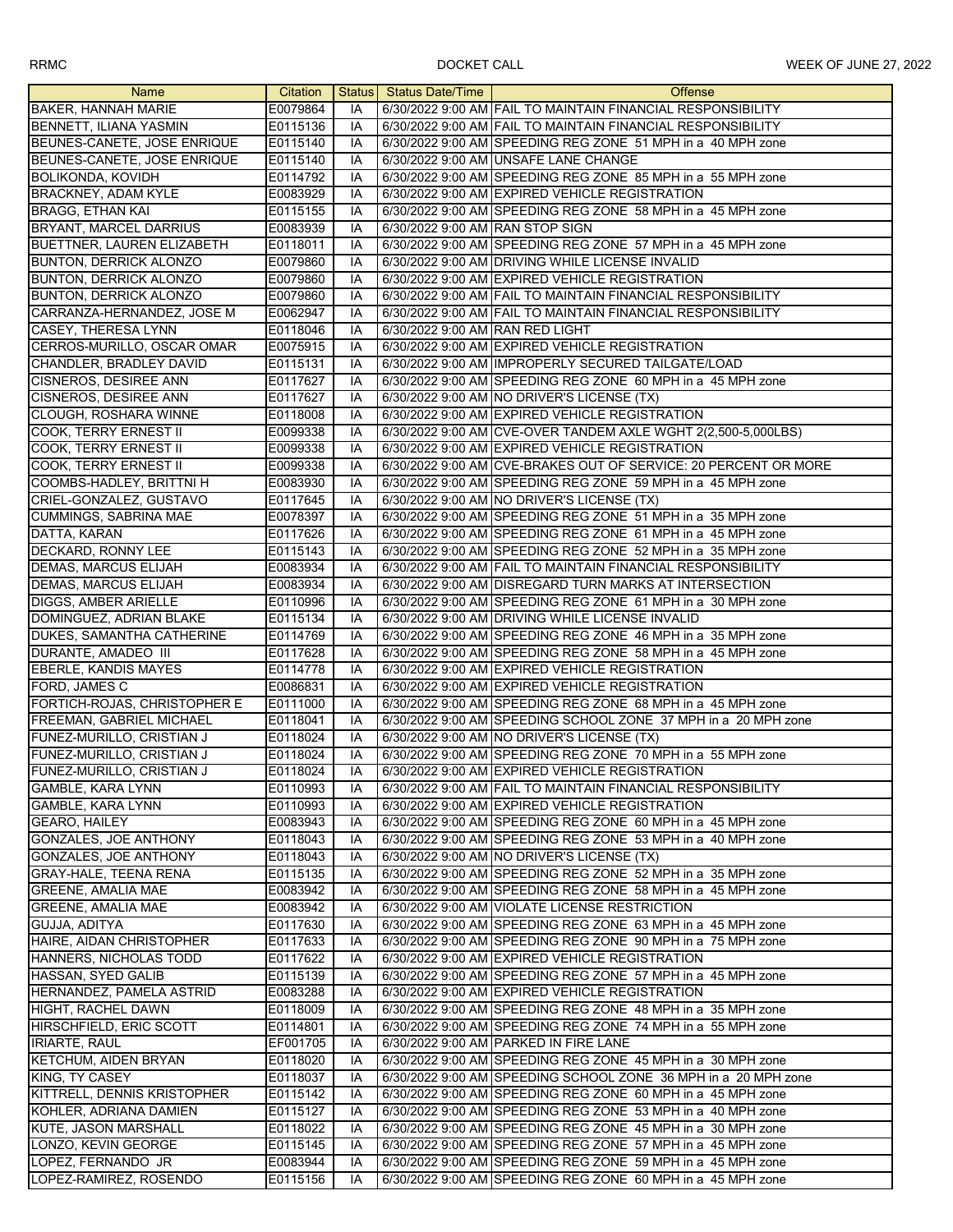| Name                                    | Citation |          | Status Status Date/Time         | <b>Offense</b>                                                                                                    |
|-----------------------------------------|----------|----------|---------------------------------|-------------------------------------------------------------------------------------------------------------------|
| LOPEZ-RAMIREZ, ROSENDO                  | E0115156 | IA       |                                 | 6/30/2022 9:00 AM DRIVING WHILE LICENSE INVALID                                                                   |
| LOZANO, LORETTA MARIE                   | E0073871 | IA       |                                 | 6/30/2022 9:00 AM EXPIRED VEHICLE REGISTRATION                                                                    |
| MARTINEZ, VINCENT ANTHONY               | E0083919 | IA       |                                 | 6/30/2022 9:00 AM SPEEDING REG ZONE 53 MPH in a 35 MPH zone                                                       |
| MAYA, SANTIAGO ELIAS                    | E0073869 | IA       |                                 | 6/30/2022 9:00 AM OPEN ALCOHOL CONTAINER IN MV - DRIVER                                                           |
| MAYA, SANTIAGO ELIAS                    | MC138470 | IA       |                                 | 6/30/2022 9:00 AM POSSESSION OF DRUG PARAPHERNALIA                                                                |
|                                         |          | IA       |                                 |                                                                                                                   |
| MAYA-JAIMES, ANDY                       | E0118006 |          |                                 | 6/30/2022 9:00 AM SPEEDING SCHOOL ZONE 30 MPH in a 20 MPH zone                                                    |
| MCBRIDE, CHRISTOPHER                    | E0117617 | IA       |                                 | 6/30/2022 9:00 AM EXPIRED DRIVER'S LICENSE                                                                        |
| MCCOY, TIFFANY RENIE                    | E0114717 | IA       |                                 | 6/30/2022 9:00 AM SPEEDING REG ZONE 68 MPH in a 50 MPH zone                                                       |
| MCDONALD, REGAN MARIE                   | E0097093 | IA       |                                 | 6/30/2022 9:00 AM EXPIRED DRIVER'S LICENSE                                                                        |
| MENDEZ, SERGIO ADRIAN                   | E0118028 | IA       |                                 | 6/30/2022 9:00 AM SPEEDING REG ZONE 46 MPH in a 30 MPH zone                                                       |
| MISTY, SAIMA                            | E0114803 | IA       |                                 | 6/30/2022 9:00 AM DISREGARD TRAFFIC CONTROL DEVICE                                                                |
| MOEHLING, ASHLEIGH NICOLE               | E0117644 | IA       |                                 | 6/30/2022 9:00 AM SPEEDING REG ZONE 69 MPH in a 55 MPH zone                                                       |
| MOEHLING, ASHLEIGH NICOLE               | E0117644 | IA       |                                 | 6/30/2022 9:00 AM FAIL TO MAINTAIN FINANCIAL RESPONSIBILITY                                                       |
| MONAHAN, REBECCA JOY                    | E0110994 | IA       |                                 | 6/30/2022 9:00 AM EXPIRED VEHICLE REGISTRATION                                                                    |
| MONTEZ-MUNOZ, XAVIER                    | E0112524 | IA       |                                 | 6/30/2022 9:00 AM NO DRIVER'S LICENSE (TX)                                                                        |
| MORALES, DAVID                          | E0117641 | IA       |                                 | 6/30/2022 9:00 AM EXPIRED VEHICLE REGISTRATION                                                                    |
| MORENO, OSCAR ISAAC                     | E0118026 | IA       |                                 | 6/30/2022 9:00 AM SPEEDING REG ZONE 44 MPH in a 30 MPH zone                                                       |
| MORENO, OSCAR ISAAC                     | E0118026 | IA       |                                 | 6/30/2022 9:00 AM NO DRIVER'S LICENSE (TX)                                                                        |
| NGUYEN, NGUYET THAI MINH                | E0117621 | IA       |                                 | 6/30/2022 9:00 AM SPEEDING SCHOOL ZONE 45 MPH in a 20 MPH zone                                                    |
| NGUYEN, TOAN                            | E0110992 | IA       |                                 | 6/30/2022 9:00 AM NO DRIVER'S LICENSE (TX)                                                                        |
| NGUYEN, TOAN                            | E0110992 | IA       |                                 | 6/30/2022 9:00 AM EXPIRED VEHICLE REGISTRATION                                                                    |
| OLIVEROS, GILBERTO                      | E0073870 | IA       |                                 | 6/30/2022 9:00 AM FAIL TO MAINTAIN FINANCIAL RESPONSIBILITY                                                       |
| ORTEGA, FELIPE DEJESUS JR               | E0115133 | IA       |                                 | 6/30/2022 9:00 AM FAIL TO MAINTAIN FINANCIAL RESPONSIBILITY                                                       |
| ORTEGA, FELIPE DEJESUS JR               | E0115133 | IA       |                                 | 6/30/2022 9:00 AM SPEEDING REG ZONE 65 MPH in a 45 MPH zone                                                       |
| <b>OTERO, SEBASTIAN</b>                 | E0118031 | IA       |                                 | 6/30/2022 9:00 AM EXPIRED VEHICLE REGISTRATION                                                                    |
| <b>OTERO, SEBASTIAN</b>                 | E0118031 | IA       |                                 | 6/30/2022 9:00 AM FAIL TO MAINTAIN FINANCIAL RESPONSIBILITY                                                       |
| OTERO, SEBASTIAN                        | E0118031 | IA       | 6/30/2022 9:00 AM RAN RED LIGHT |                                                                                                                   |
| PAXTOR, ALVIN RAFAEL                    | E0115149 | IA       |                                 | 6/30/2022 9:00 AM SPEEDING REG ZONE 63 MPH in a 45 MPH zone                                                       |
| PAZ-DOMINGUEZ, MARYURI LISET            | E0118001 | IA       |                                 | 6/30/2022 9:00 AM SPEEDING REG ZONE 59 MPH in a 45 MPH zone                                                       |
| PAZ-DOMINGUEZ, MARYURI LISET            | E0118001 | IA       |                                 | 6/30/2022 9:00 AM NO DRIVER'S LICENSE (TX)                                                                        |
| PEREZ, ESTEBAN LUZ                      | E0114788 | IA       |                                 | 6/30/2022 9:00 AM SPEEDING REG ZONE 70 MPH in a 60 MPH zone                                                       |
| PEREZ, ESTEBAN LUZ                      | E0114788 | IA       |                                 | 6/30/2022 9:00 AM DRIVING WHILE LICENSE INVALID                                                                   |
| QUINTERO-MARTINEZ, ROSA B               | MC138446 | IA       |                                 | 6/30/2022 9:00 AM POSSESSION OF DRUG PARAPHERNALIA                                                                |
| REYNA, RIGOBERTO                        | E0112523 | IA       |                                 | 6/30/2022 9:00 AM FAIL TO MAINTAIN FINANCIAL RESPONSIBILITY                                                       |
|                                         |          |          |                                 |                                                                                                                   |
| REYNA, RIGOBERTO<br>RIVAS, LOUIS GERARD | E0112523 | IA       |                                 | 6/30/2022 9:00 AM EXPIRED VEHICLE REGISTRATION                                                                    |
|                                         | E0115137 | IA       |                                 | 6/30/2022 9:00 AM SPEEDING REG ZONE 54 MPH in a 35 MPH zone                                                       |
| SANDERS, MEAGAN COQUE                   | E0114796 | IA<br>IA |                                 | 6/30/2022 9:00 AM DISREGARD TRAFFIC CONTROL DEVICE<br>6/30/2022 9:00 AM SPEEDING REG ZONE 71 MPH in a 55 MPH zone |
| SANDERS, ROXANNE                        | E0114799 |          |                                 |                                                                                                                   |
| SANSO, ADDWA WEASAH                     | E0118005 | IA       |                                 | 6/30/2022 9:00 AM SPEEDING SCHOOL ZONE 35 MPH in a 20 MPH zone                                                    |
| SCHOCH-SPANA, LEO ADAMS                 | E0115138 | IA       |                                 | 6/30/2022 9:00 AM SPEEDING REG ZONE 50 MPH in a 40 MPH zone                                                       |
| SCHULTZ, RYAN SCOTT                     | MC138468 | IA       |                                 | 6/30/2022 9:00 AM POSSESSION OF DRUG PARAPHERNALIA                                                                |
| <b>SLACK, CAMERON SEAN</b>              | E0117620 | IA       |                                 | 6/30/2022 9:00 AM EXPIRED VEHICLE REGISTRATION                                                                    |
| SMITH, CHANCELLOR CLAY                  | E0083290 | IA       |                                 | 6/30/2022 9:00 AM FAIL TO CHANGE ADDRESS/NAME ON DL                                                               |
| <b>SPENCER, TIARA RENEE</b>             | E0118027 | IA       |                                 | 6/30/2022 9:00 AM SPEEDING REG ZONE 48 MPH in a 30 MPH zone                                                       |
| SPENCER, TIARA RENEE                    | E0118027 | IA       |                                 | 6/30/2022 9:00 AM FAIL TO MAINTAIN FINANCIAL RESPONSIBILITY                                                       |
| <b>SPENCER, TIARA RENEE</b>             | E0118027 | IA       |                                 | 6/30/2022 9:00 AM NO DRIVER'S LICENSE (TX)                                                                        |
| STARLING, HEATHER DIANE                 | E0114808 | IA       |                                 | 6/30/2022 9:00 AM SPEEDING REG ZONE 57 MPH in a 45 MPH zone                                                       |
| TAK, WON                                | E0114800 | IA       |                                 | 6/30/2022 9:00 AM SPEEDING CONSTRUCTION ZONE WORKERS PRESENT 65 MPH in a 45 MPH zone                              |
| TAVIRA, ALEXIS                          | E0118042 | IA       |                                 | 6/30/2022 9:00 AM SPEEDING REG ZONE 55 MPH in a 40 MPH zone                                                       |
| <b>TAVIRA, ALEXIS</b>                   | E0118042 | IA       |                                 | 6/30/2022 9:00 AM EXPIRED VEHICLE REGISTRATION                                                                    |
| THOMAS, ROBERT MATTHEW                  | E0115146 | IA       |                                 | 6/30/2022 9:00 AM DRIVING WHILE LICENSE INVALID                                                                   |
| THOMAS, SABRINA DANYELL                 | E0115148 | IA       |                                 | 6/30/2022 9:00 AM SPEEDING REG ZONE 63 MPH in a 45 MPH zone                                                       |
| TIJERINA-VALLECILLO, SORAYDA A          | E0117638 | IA       |                                 | 6/30/2022 9:00 AM SPEEDING REG ZONE 93 MPH in a 75 MPH zone                                                       |
| <b>TOWNER, THOMAS EMORY</b>             | E0079862 | IA       |                                 | 6/30/2022 9:00 AM FAIL TO MAINTAIN FINANCIAL RESPONSIBILITY                                                       |
| TOYE, JOSIAH                            | E0114791 | IA       |                                 | 6/30/2022 9:00 AM FAIL TO MAINTAIN FINANCIAL RESPONSIBILITY                                                       |
| TRAORE, ABDULAH HASSAN                  | E0114807 | IA       |                                 | 6/30/2022 9:00 AM DISREGARD TRAFFIC CONTROL DEVICE                                                                |
| TREMAINE, ANDREW GARCIA                 | E0118017 | IA       |                                 | 6/30/2022 9:00 AM SPEEDING REG ZONE 44 MPH in a 30 MPH zone                                                       |
| TURNER, JESSICA JAILAUNDRIA             | E0117615 | IA       |                                 | 6/30/2022 9:00 AM EXPIRED VEHICLE REGISTRATION                                                                    |
| <b>VIJAYAKUMAR, ARUN</b>                | E0115128 | IA       |                                 | 6/30/2022 9:00 AM SPEEDING REG ZONE 53 MPH in a 35 MPH zone                                                       |
| VILLA-HERNANDEZ, MARCO A                | E0069962 | ΙA       |                                 | 6/30/2022 9:00 AM NO DRIVER'S LICENSE (TX)                                                                        |
| <b>WAGGONER, TANOR LEWIS</b>            | E0107102 | IA       |                                 | 6/30/2022 9:00 AM SPEEDING REG ZONE 66 MPH in a 35 MPH zone                                                       |
| WALLACE, DAVID LEE II                   | E0118034 | IA       |                                 | 6/30/2022 9:00 AM SPEEDING SCHOOL ZONE 32 MPH in a 20 MPH zone                                                    |
| WILLIAMS, JONATHAN MICHAEL              | E0118039 | IA       |                                 | 6/30/2022 9:00 AM EXPIRED VEHICLE REGISTRATION                                                                    |
| WITTIG, LEAH JOANN                      | E0118047 | IA       |                                 | 6/30/2022 9:00 AM SPEEDING REG ZONE 65 MPH in a 50 MPH zone                                                       |